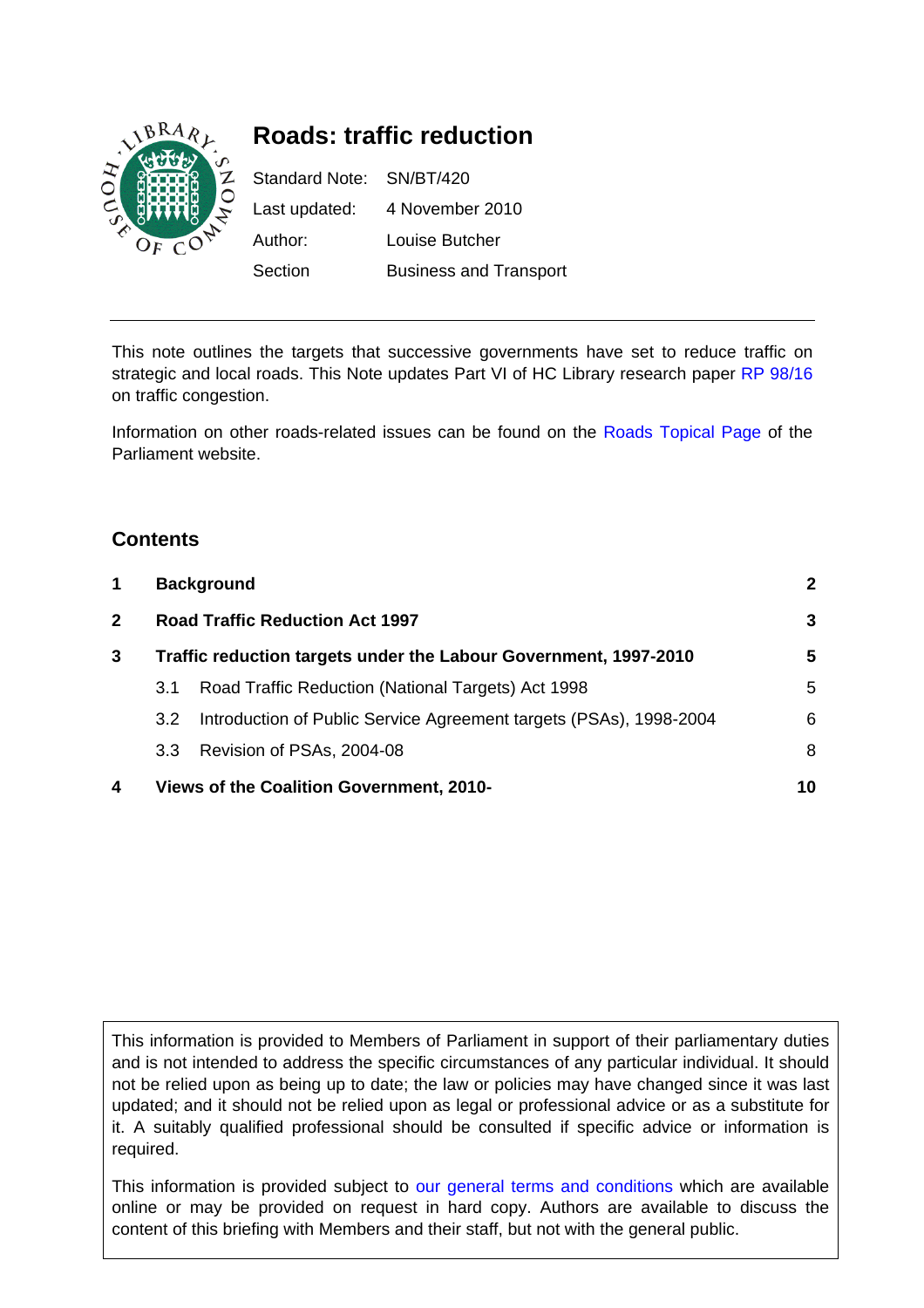# <span id="page-1-0"></span>**1 Background**

In the 1992-97 Parliament there a number of backbench Private Members' Bills and Ten Minute Rules Bills that attempted to impose binding traffic reduction targets on local and national government. Most of these were brought forward by the former Plaid Cymru MP Cynog Dafis. The first such attempt was the *Road Traffic (Reduction) Bill 1993-94*, which was never published, though Mr Dafis did put down an Early Day Motion (EDM) to garner support.<sup>[1](#page-1-1)</sup> Mr Dafis introduced a similar Bill in the 1994-95 session of Parliament under the Ten Minute Rule procedure. This time it was printed and he was able to make a speech in the House;<sup>[2](#page-1-2)</sup> this Bill was also accompanied by an EDM.<sup>[3](#page-1-3)</sup> During his speech, Mr Dafis said:

The Government are committed to the use of economic instruments to achieve environmental targets, the annual 5 per cent. real terms increase in petrol duty figures prominent among them. I would not deny the validity of such instruments, which need to considered in the context of the vital debate on environmental taxation as against taxation on people and employment. To depend purely and simply on economic instruments would be ineffective, inequitable and damaging to rural areas such as my constituency, where there is currently little alternative to the motor car and where distribution costs are significant.

The Bill, which has been prepared by Friends of the Earth and the Green party, approaches the problem from the other direction. It requires the relevant Secretary of State to draw up a United Kingdom-wide road traffic reduction plan with targets of stabilisation by the year 2000; a 5 per cent. reduction in traffic by 2005; and a 10 per cent. reduction by 2010. Local authorities are required to draw up plans for reducing traffic through measures related to public transport and rail transport, appropriate planning policies, traffic calming, Pedestrianisation and public education.<sup>[4](#page-1-4)</sup>

In March 1996 Mr Dafis introduced another Bill under the same procedure that mirrored his 1994-9[5](#page-1-5) Bill;<sup>5</sup> it was anticipated by another EDM. $<sup>6</sup>$  $<sup>6</sup>$  $<sup>6</sup>$  Again, it proposed that the Secretary of</sup> State for Transport adopt an explicit set of targets for reducing road traffic levels over the following sixteen years, so that by 2010 road traffic in the UK would have fallen by 10 per cent from its 1990 level. Local authorities, and parish, town and community councils should they wish, would also draw up plans to reduce road traffic in their own areas. No specific targets were to be set by Parliament for these local initiatives. The Secretary of State would report on the success of the Department's measures to Parliament on an annual basis, and conduct a full review of the plan's effectiveness at least once every three years.<sup>[7](#page-1-7)</sup>

The Conservative Government remained unconvinced of the efficacy of national targets for reducing traffic levels, although it did endorse them at a local level. Its views were set out in its last major transport policy document, *Transport: the way forward*, in April 1996:

The government accepts the need for measures which influence traffic, and reduce traffic growth. But … the government is not so far convinced that national traffic targets would be practicable. There is too great a risk of imposing costs on society which would not be justified by the benefits produced.

<sup>1</sup> it gained 31 signatures: [EDM 1520 of session 1993-94](http://edmi.parliament.uk/EDMi/EDMDetails.aspx?EDMID=8691&SESSION=697)

<span id="page-1-2"></span><span id="page-1-1"></span><sup>2</sup> Bill 105 of session 1994-95

<span id="page-1-3"></span><sup>3</sup> it gained 120 signatures: [EDM 839 of session 1994-95](http://edmi.parliament.uk/EDMi/EDMDetails.aspx?EDMID=10944&SESSION=698)

<sup>4</sup> [HC Deb 25 April 1995, cc663-665](http://hansard.millbanksystems.com/commons/1995/apr/25/road-traffic-reduction)

<span id="page-1-5"></span><span id="page-1-4"></span><sup>5</sup> Bill 89 of session 1995-96

<span id="page-1-6"></span><sup>6</sup> it gained 211 signatures: [EDM 21 of session 1995-96](http://edmi.parliament.uk/EDMi/EDMDetails.aspx?EDMID=13338&SESSION=699)

<span id="page-1-7"></span><sup>7</sup> [HC Deb 20 March 1996, cc397-400](http://hansard.millbanksystems.com/commons/1996/mar/20/road-traffic-reduction)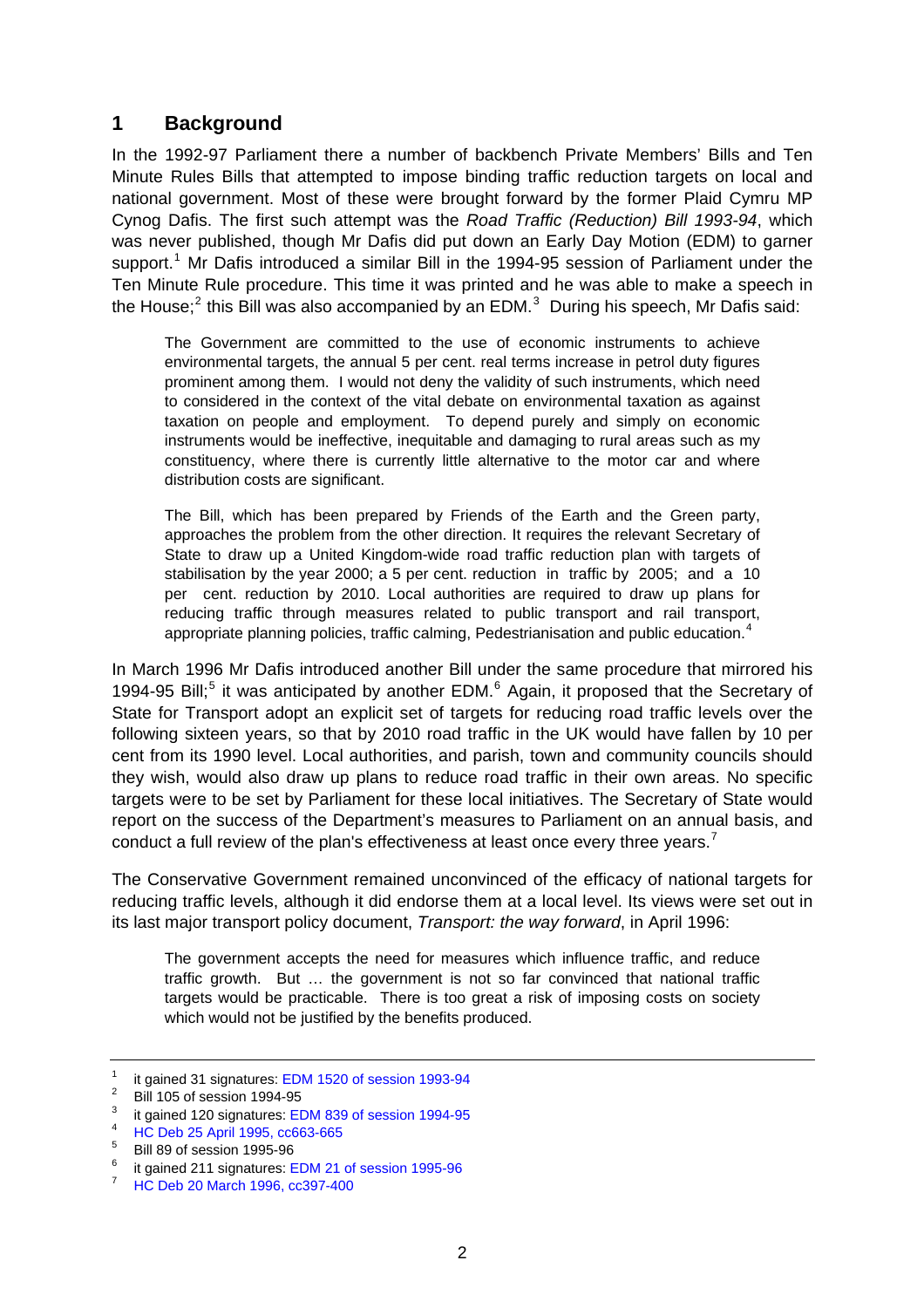<span id="page-2-0"></span>The government believes a more effective approach is to focus measures directly on the impacts of transport supported, where appropriate, by specific targets for reducing those impacts.

Traffic targets can, however, be a useful and sensible tool for dealing with specific situations at local level and for helping to focus attention on strategies and measures needed. The government will therefore monitor closely the progress which local authorities are making on the greater use of traffic targets and the effects on traffic levels of the measures described elsewhere in the paper.<sup>[8](#page-2-1)</sup>

Later, in January 1997, the then Transport Minister, John Watts, identified four main concerns regarding the introduction of national targets:

- how the wide variation between different parts of the country could be allowed for;
- very few measures could substantially reduce traffic at national level; more measures were available at local level;
- targets based on increasing public transport use would not necessarily have a corresponding effect on reducing traffic; and
- there were already a range of targets that affected the environmental impact of transport, including targets for reducing carbon dioxide emissions and improving air quality.<sup>[9](#page-2-2)</sup>

# **2 Road Traffic Reduction Act 1997**

The *[Road Traffic Reduction Act 1997](http://www.legislation.gov.uk/ukpga/1997/54/contents)* received Royal Assent on 21 March 1997; it came into force in England and Wales on 10 March 2000 and in Scotland on 21 April 2000. The Act began as a Private Member's Bill in the 1996-97 session of Parliament. It was introduced by the Liberal Democrat MP Don Foster in November 1996.<sup>[10](#page-2-3)</sup> The Bill introduced the concept of *local* targets for road traffic reduction but did not identify specific figures; local authorities are expected to set their own targets for reducing either existing levels of traffic, or the anticipated growth of traffic, on local roads.

In the Bill as first printed, the Secretary of State for Transport was not required to set national targets for the reduction in road traffic, although he could set regional targets. This differed from earlier drafts of the Bill that had advocated a national goal of stabilising road traffic at its 1990 level by the year 2000, with subsequent reductions of five per cent by 2005 and ten per cent by 2010. This was removed following discussions between Mr Foster and the then Transport Minister, John Watts. As a result, the Minister gave the Bill conditional support at Second Reading although he indicated then that the Conservative Government would want to see a number of further changes made to the role of central government and the tier of local authority affected.<sup>[11](#page-2-4)</sup>

As it stood at Second Reading, the Bill placed a duty on local authorities to draw up local traffic reduction plans setting targets for reducing or curtailing the growth of different types of traffic in their areas in two stages by 2005 and 2010; and to set out the measures which

<span id="page-2-1"></span><sup>8</sup> DoT, *[Transport: the way forward – the Government's response to the transport debate](http://parlipapers.chadwyck.co.uk/;jsessionid=12A53947850B1B2945867C47C38047AEfulltext/fulltext.do?area=hcpp&id=1995-095944&pagenum=1&backto=FULLREC)*, Cm 3234, April 1996, paras  $13.24 - 13.26$ 

<span id="page-2-2"></span><sup>&</sup>lt;sup>9</sup> [HC Deb 24 January 1997, cc1224-29](http://hansard.millbanksystems.com/commons/1997/jan/24/road-traffic-reduction-bill)<br><sup>10</sup> HC Deb 20 November 1996, c994

<span id="page-2-4"></span><span id="page-2-3"></span><sup>10</sup> [HC Deb 20 November 1996, c994](http://hansard.millbanksystems.com/commons/1996/nov/20/road-traffic-reduction) 11 [HC Deb 24 January 1997, cc1207-29](http://hansard.millbanksystems.com/commons/1997/jan/24/road-traffic-reduction-bill)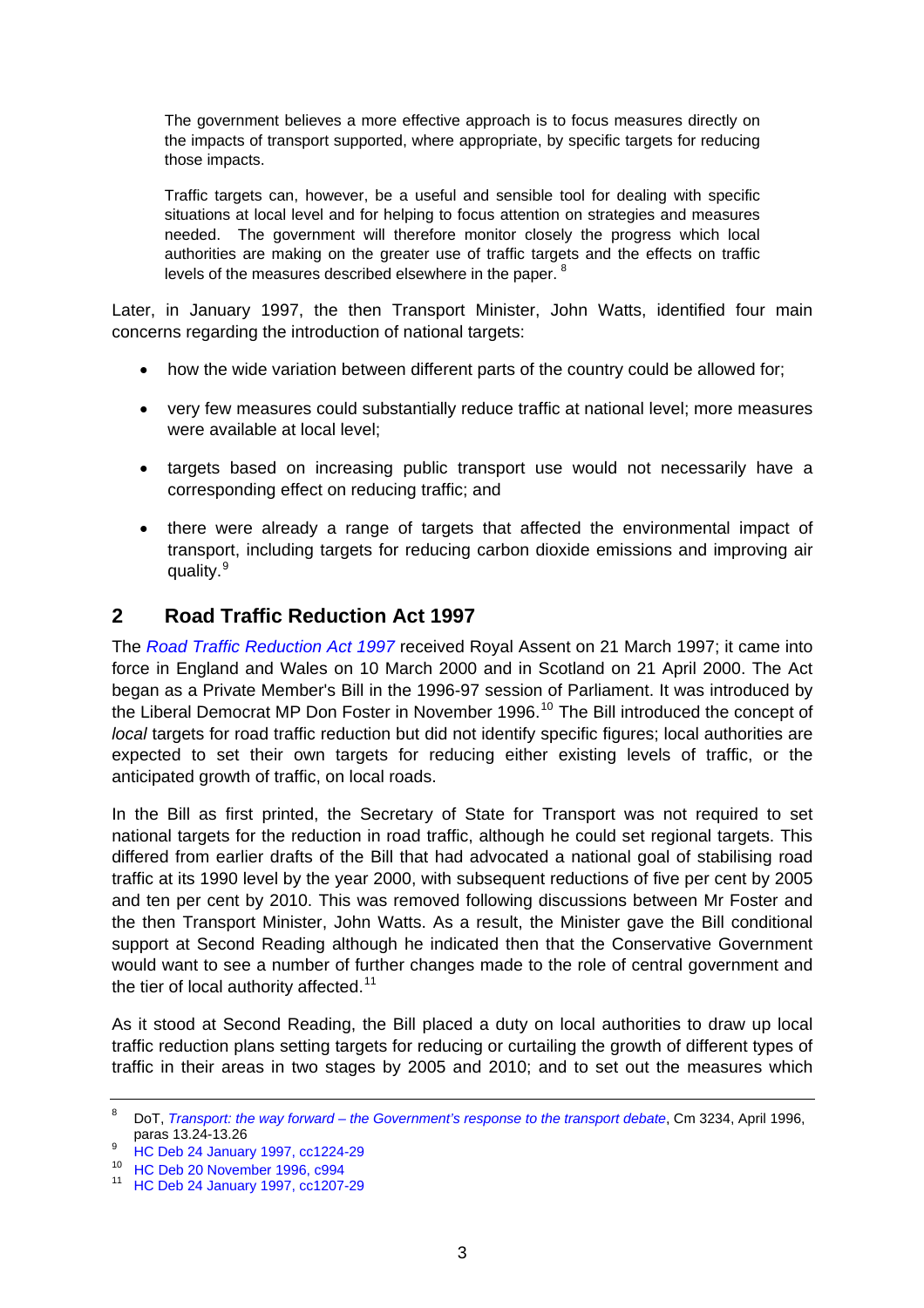were, in their opinion, necessary to achieve these targets. The Bill mentioned examples of some of the measures that could be taken, such as traffic calming and pedestrianisation.

Major changes were made to the Bill in Committee.<sup>[12](#page-3-0)</sup> Most fundamentally, the wording of the Bill changed; instead of being a Bill:

…to establish targets for a reduction in road traffic levels in the United Kingdom; to require local authorities to draw up local road traffic reduction plans; to require the Secretary of State to draw up a national road traffic reduction plan to ensure that the targets are met.

It became a Bill: "…to require local authorities to prepare reports relating to the levels of road traffic in their areas".

Instead of requiring local authorities to set a target of a specific reduction by a definite date, for the different types of road traffic, and to set out the measures necessary to achieve those targets, what became section 2 of the Act requires local authorities to review the situation in their areas and, if they consider it appropriate, to prepare a report specifying targets for the reduction of road traffic in their areas. Other details in what were clauses 2, 3, 4 and 5 were deleted from the Bill and were to be included in government guidance.

The guidance was issued in draft form, for consultation, in January 1998.<sup>[13](#page-3-1)</sup> It was envisaged that the 1997 Act would be brought into force in late 1998 and that the final guidance to local authorities on implementing it would follow.<sup>[14](#page-3-2)</sup> Local authorities would be expected to produce reports setting out the results of their reviews of existing and forecast levels of traffic on local roads in their areas and to publish targets to achieve these reductions. Reports were due by July 1999, but the majority of the authorities responding to the consultation did not believe they would be able to meet that date. Authorities were also concerned about the cost of implementing the Act and introducing the transport measures to help them achieve their reduction targets. Eventually, this process was overtaken by the *Road Traffic Reduction (National Targets) Act 1998* (see below).

The 1997 Act was significant as it represented the first time that the reduction of traffic was endorsed in legislation as a general policy, supported by government and all political parties. There was, however, some disagreement as to the effects of the Act; while some argued that it reflected a new way of thinking and a new attitude to the problems of traffic congestion; others were disappointed and argued that the legislation was a compromise, unlikely to be the means of implementing new policies. The Act also has a certain interest as a piece of legislation few would have expected to be passed; the original Bill being drafted by Friends of the Earth and taken up by the Liberal Democrats. It was a marker for the future, as the transport policy of the incoming Labour Government became more engaged with the notion of lessening dependence on the car.

SC Deb (C), 19 February 1997

<span id="page-3-1"></span><span id="page-3-0"></span><sup>13</sup> [HC Deb 15 January 1998, c258W](http://hansard.millbanksystems.com/written_answers/1998/jan/15/road-traffic-reduction-act)

<span id="page-3-2"></span><sup>14</sup> [HC Deb 26 January 1998, c16W](http://hansard.millbanksystems.com/written_answers/1998/jan/26/road-traffic-reduction-act)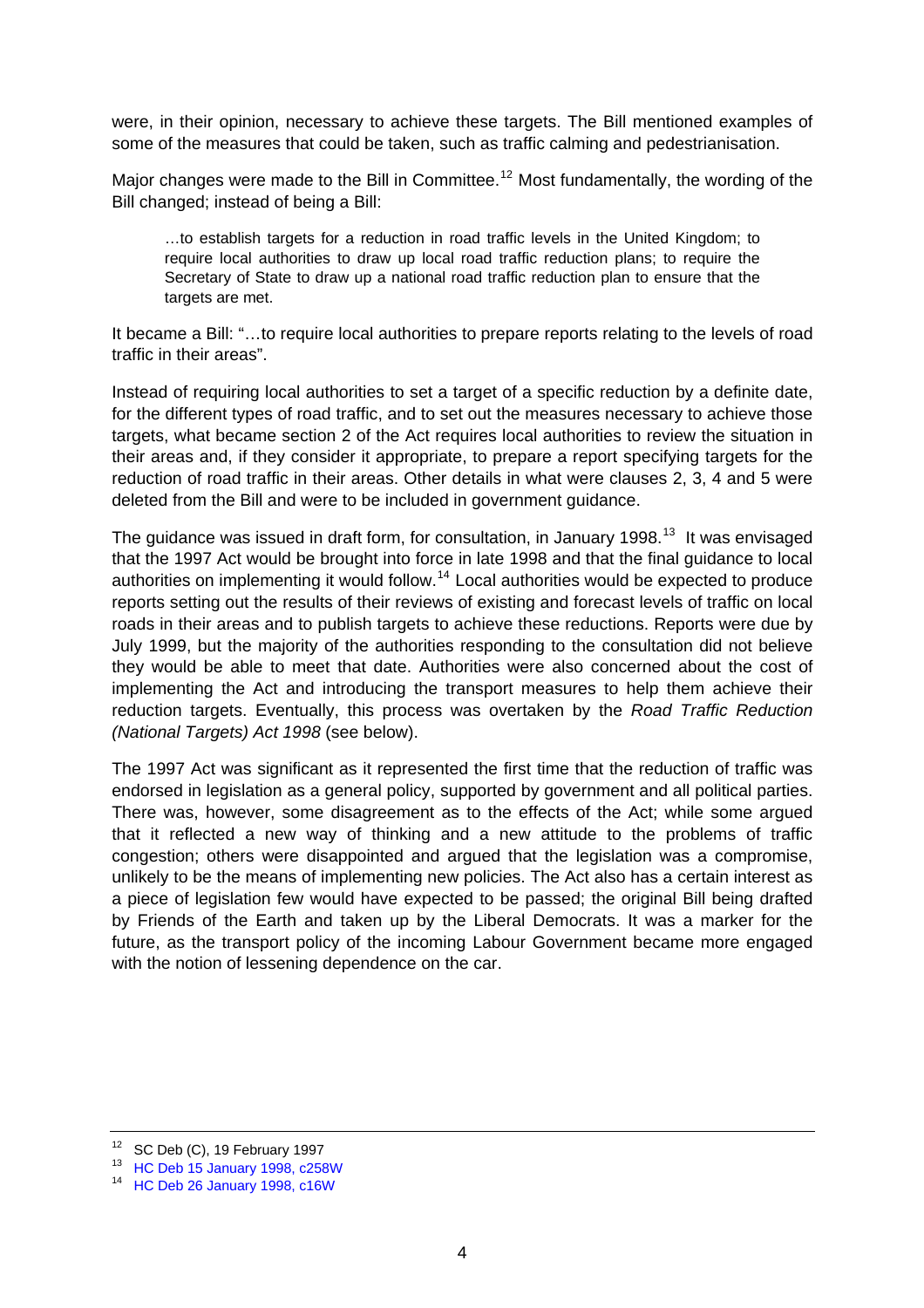# <span id="page-4-0"></span>**3 Traffic reduction targets under the Labour Government, 1997-2010**

## **3.1 Road Traffic Reduction (National Targets) Act 1998**

Following the election of the Labour Government in May 1997, the former Plaid Cymru MP Cynog Dafis came fifth in the ballot for Private Members Bills in the 1997-98 session of Parliament. In June 1997 he introduced the *Road Reduction (United Kingdom Targets) Bill*  1997-98 to introduce national targets into legislation.<sup>[15](#page-4-1)</sup> The Bill received Second Reading in the House of Commons in January 1998;<sup>[16](#page-4-2)</sup> passed Committee stage in March;<sup>[17](#page-4-3)</sup> and Report stage later the same month.[18](#page-4-4) It gained Royal Assent as the *[Road Traffic Reduction](http://www.legislation.gov.uk/ukpga/1998/24/contents)  [\(National Targets\) Act 1998](http://www.legislation.gov.uk/ukpga/1998/24/contents)* on 2 July 1998.

As it was originally proposed, the Bill stated that the Secretary of State should adopt an explicit set of targets for reducing road traffic levels over the following decade, so that by 2010 road traffic in the UK would fall by 10 per cent from its 1990 level. Critics of the idea of national targets opposed the notion of reducing road traffic miles and argued that any targets set should address the problems caused by excess traffic not the traffic itself (i.e. that targets should tackle the problems of congestion, air quality and noise). The Bill's supporters argued that this would require more targets, whereas one transparent and straightforward target would tackle the root of all these problems – too much traffic. However, following discussions with the Transport Minister at the time, Glenda Jackson, Mr Dafis agreed to a compromise. When the Bill was published, specific targets were omitted from the face of the Bill and there was a proposal to allow the government to use indicators other than road traffic to set targets if it considered that they would be more appropriate for the purpose of reducing the adverse impacts of road traffic. Such 'adverse impacts' were spelt out in the Bill and included such factors as air quality, congestion and accidents.

Other features of the Act include:

- 'Road traffic' is defined as "mechanically propelled vehicles on roads, but excluding vehicles constructed or adapted to carry more than eight passengers in addition to the driver".
- Targets are set separately for England, Scotland and Wales, not for the United Kingdom as a whole. Section 4 allows it to apply to Northern Ireland by Order in Council.
- The Secretary of State is required to set national targets for road traffic reduction in England, Scotland and Wales, and to publish them in a report that should be laid before Parliament. Mr Dafis secured a commitment from the Minister that a report should be available 18 months after the legislation came into force, even though this is not specified in the legislation.
- The Secretary of State may decides not to specify targets if (s)he considers that other targets or measures would be more appropriate for reducing the adverse impacts of road traffic. If the Secretary of State takes such a decision (s)he must explain their reasons for doing so in their report and include an assessment of the impact of these other targets or measures on road traffic reduction.

<span id="page-4-1"></span><sup>&</sup>lt;sup>15</sup> this followed [EDM 18 of session 1997-98](http://edmi.parliament.uk/EDMi/EDMDetails.aspx?EDMID=16326&SESSION=701); it gained 347 signatures <sup>16</sup> [HC Deb 30 January 1998, cc621-685](http://hansard.millbanksystems.com/commons/1998/jan/30/road-traffic-reduction-united-kingdom)

<span id="page-4-3"></span><span id="page-4-2"></span><sup>17</sup> [SC Deb \(E\), 11 and 19 March 1998](http://www.publications.parliament.uk/pa/cm199798/cmstand/e/cmroad.htm)

<span id="page-4-4"></span><sup>18</sup> [HC Deb 27 March 1998, cc853-866](http://hansard.millbanksystems.com/commons/1998/mar/27/road-traffic-reduction-national-targets)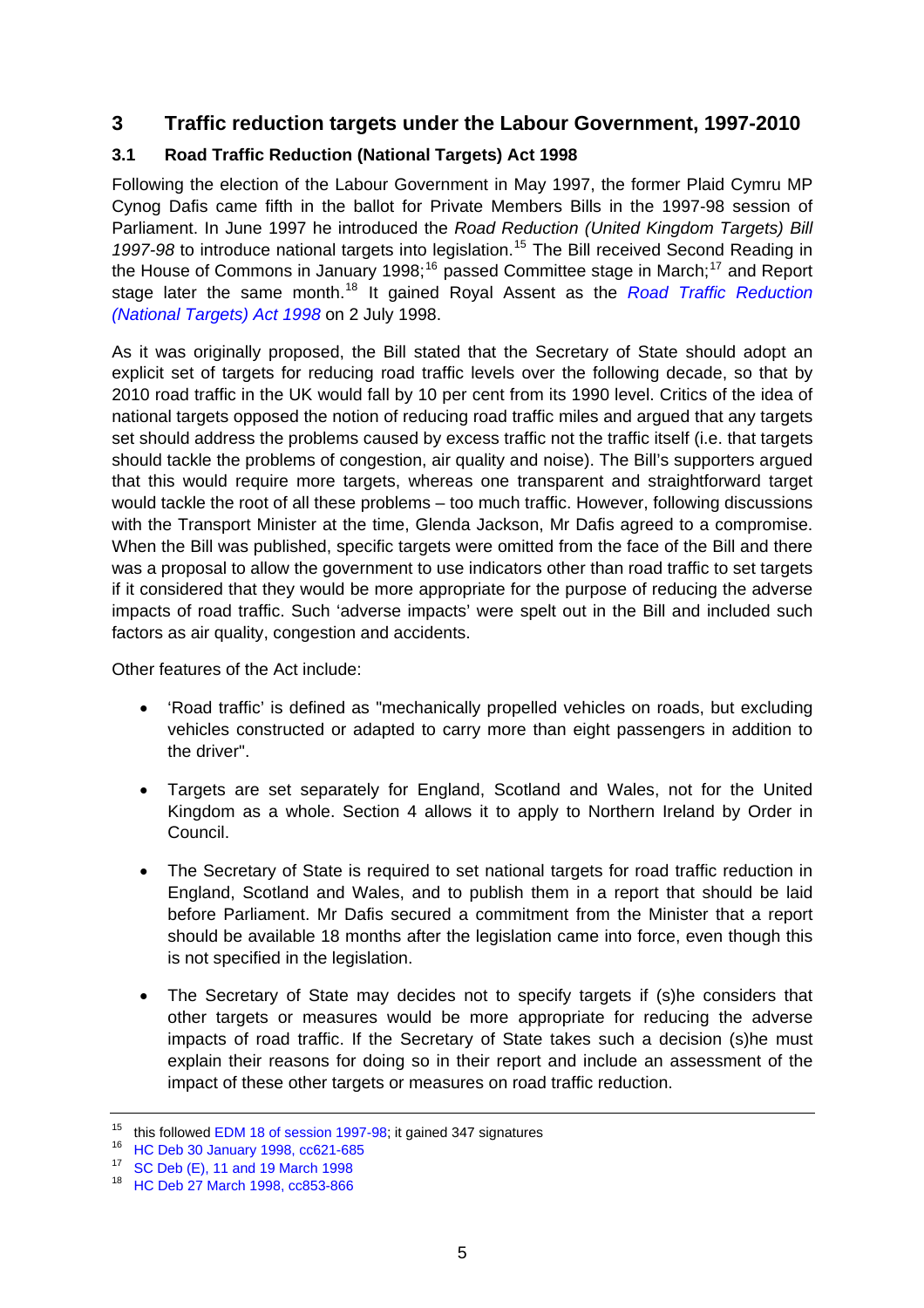- <span id="page-5-0"></span>In preparing the report, the Secretary of State must take into account the adverse impacts of road traffic, including those specifically listed in section 2(3) such as: emissions which contribute to climate change; effects on air quality and health; traffic congestion; effects on land and biodiversity; danger to other road users; and other social impacts.
- The Secretary of State must consider the mobility needs of those with disabilities and the need for adequate provision of taxi services in rural and non-rural areas, when considering how to comply with the provisions in the Act.

#### **3.2 Introduction of Public Service Agreement targets (PSAs), 1998-2004**

The Labour Government's first transport White Paper, published in July 1998, promised to look at the role of national targets in reducing traffic congestion:

We will therefore assess the broad impact on national road traffic levels of the measures we are proposing and, in the light of that assessment, consider how national targets can best help. The question of national targets for road traffic reduction has been debated by Parliament in the context of the Road Traffic Reduction (National Targets) Bill. In considering national targets we will seek advice from the Commission for Integrated Transport, the new independent body that we will set up to review progress on implementing our integrated transport policy.<sup>[19](#page-5-1)</sup>

The White Paper also included proposals for the development of Local Transport Plans  $(LTPs).<sup>20</sup>$  $(LTPs).<sup>20</sup>$  $(LTPs).<sup>20</sup>$  This, together with the 1998 Act, overtook much of the work that had been undertaken to implement the 1997 Act (see above) and led to the announcement that:

The consideration of road traffic reduction targets should be an integral part of the process of drawing up local transport strategies, recognising the special circumstances of different authorities and parts of the country. The Government has therefore decided that the statutory reports produced under the provisions of the Road Traffic Reduction Act 1997 should be submitted in July 2000, as part of the first round of full local transport plans. We will expect authorities to submit non-statutory 'interim' road traffic reduction reports in July 1999, as part of provisional Plans. <sup>[21](#page-5-3)</sup>

There was some discussion about whether the government was aiming for a reduction in traffic or a reduction in the *growth* of traffic. In November 1998, the Liberal Democrat MP Tom Brake introduced a Bill to try to clarify this point.<sup>[22](#page-5-4)</sup> In response to a debate the following month, instigated by Mr Brake, the Minister at the time, Nick Raynsford, argued that different measures would be required in different areas, for example in areas of greatest pollution and congestion, an absolute reduction was needed, but in other areas where vehicles were not causing serious pollution, there was no need for absolute traffic reduction.<sup>[23](#page-5-5)</sup>

The government also sought advice from the [Commission for Integrated Transport \(CfIT\)](http://cfit.independent.gov.uk/), who published a report in November 1999. This drew on initial provisional results from technical work by the Department and consultants WS Atkins on estimated future levels of traffic, congestion and pollution. It also considered the local authorities' interim road traffic reduction reports contained in the provisional LTPs submitted in July 1999. CfIT argued that

<span id="page-5-1"></span><sup>&</sup>lt;sup>19</sup> DETR[,](http://webarchive.nationalarchives.gov.uk/+/http:/www.dft.gov.uk/about/strategy/whitepapers/previous/anewdealfortransportbetterfo5695) *A new deal for transport: better for everyone*, Cm 3950, July 1998, para 2.63<br><sup>20</sup> ibid., paras 4.73-4.77

<span id="page-5-3"></span><span id="page-5-2"></span><sup>&</sup>lt;sup>21</sup> DETR[,](http://web.archive.bibalex.org/web/19990219125332/www.local-transport.detr.gov.uk/ltp9811/index.htm) *Guidance on local transport plans*, November 1998, paras 134-135<br><sup>22</sup> [HC Deb 10 November 1998, cc145-147](http://hansard.millbanksystems.com/commons/1998/nov/10/road-traffic-reduction-national-targets)

<span id="page-5-5"></span><span id="page-5-4"></span><sup>23</sup> [HC Deb 9 December 1998, c253](http://hansard.millbanksystems.com/commons/1998/dec/09/road-traffic-reduction)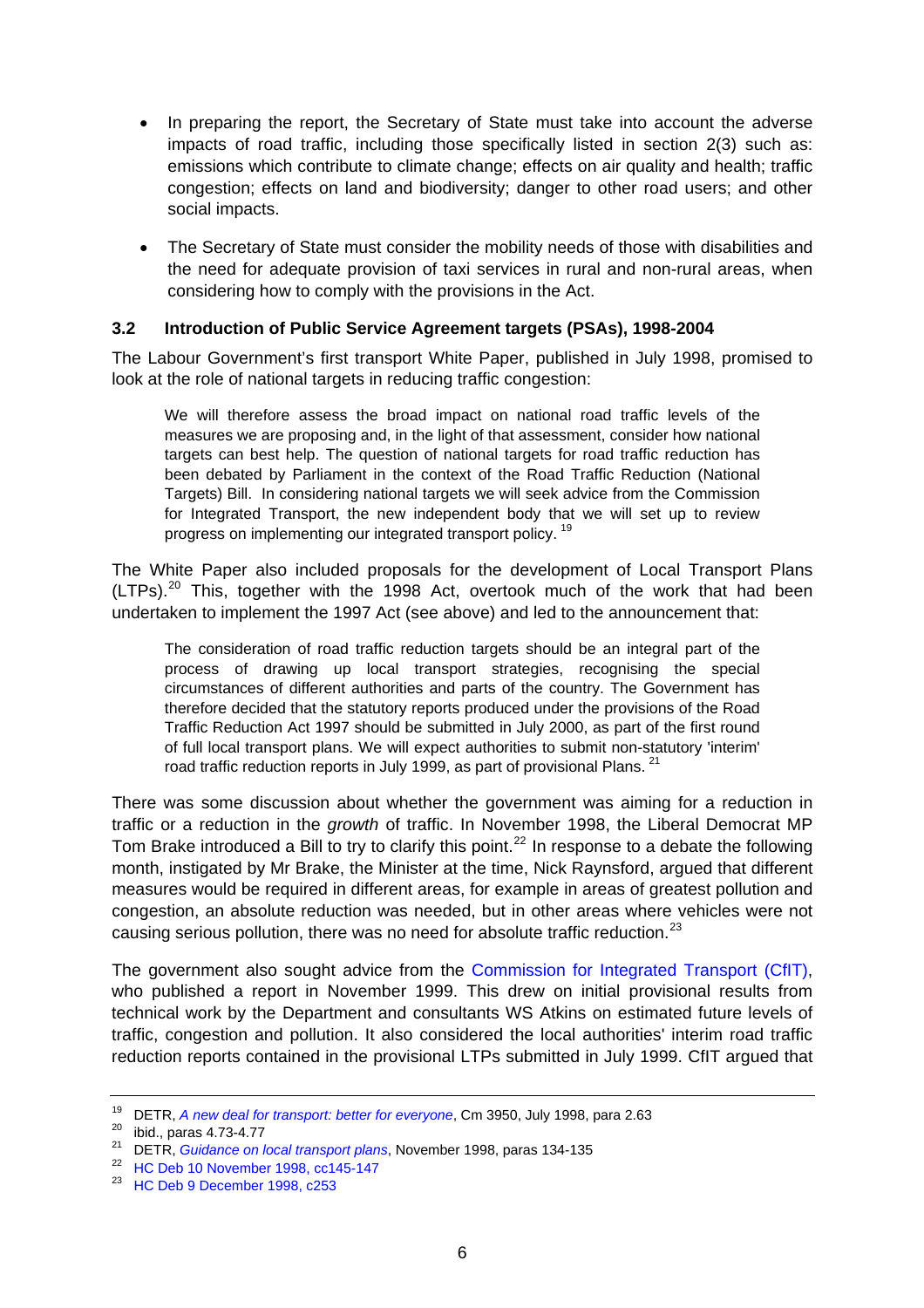setting a crude national target for traffic reduction was not the way to tackle congestion and pollution, and that national traffic volume was not a meaningful measure of success in improving the things that matter to people at local level. Among its concerns was that a national target - inevitably an average - could hold back achievements in areas where congestion was most severe.<sup>[24](#page-6-0)</sup>

In January 2000 the government published its first report on the issue of a national traffic reduction target for England, as required by the 1998 Act. The report concluded that:

Our analysis has shown that, even if the measures in A New Deal for Transport are applied very intensively, national road traffic levels would still be well above 1996 levels in ten years' time. Our present judgement is that reducing national road traffic to below 1996 levels is unlikely to be achievable.

We ... are not setting a national road traffic reduction target. The key issue is not the national volume of road traffic but outcomes such as congestion and pollution. A number of outcome targets are already in place or shortly to be published. We recognise that there are some outcomes where more work on indicators and targets is needed, in particular congestion. We will take that forward. <sup>[25](#page-6-1)</sup>

The government proposed developing 'benchmark profiles' rather than targets:

We want to explore the idea of area-based benchmark profiles for congestion which reflect differences in local circumstances. There would need to be widespread support from those implementing transport policies and the wider public to the measures necessary to achieve them. These profiles to guide policy implementation could also form the basis of Government congestion targets for 2010.<sup>[26](#page-6-2)</sup>

The DETR published final guidance for the first round of LTPs was in March 2000. Part III set out the revised guidance on the 1997 Act. The purpose of the guidance was:

… not to constrain authorities unnecessarily from pursuing the approach they consider most suitable in reviewing traffic and the case for targets, as obliged by the RTRA. On the contrary, the government recognises that authorities should have the flexibility to take the characteristics and needs of their area into account in deciding how to proceed. The guidance does, however, identify standards in data collection and forecasting which – while not being a requirement – the government would encourage authorities to adopt in the interests of robust analysis. Details are provided of the generic area, road type and time definitions employed in the department's 1997 road traffic forecasts. Adoption of these definitions by local authorities would assist the secretary of state in taking forward the work on congestion and traffic benchmarks outlined in *Tackling Congestion and Pollution*. [27](#page-6-3)

It was intended that the preparation of reports under the 1997 Act would form an "integral part of the process of LTP preparation, recognising the special circumstances of different authorities and parts of the country".<sup>[28](#page-6-4)</sup> The first reports produced under the Act were submitted as part of the first round of full LTPs. The submission of subsequent reports would be linked to future LTP rounds.

<span id="page-6-1"></span><span id="page-6-0"></span><sup>&</sup>lt;sup>24</sup> CfIT[,](http://www.dft.gov.uk/pgr/roads/tpm/congestionresearch/tacklingcongestionandpolluti4028) *National road traffic targets*, November 1999<br><sup>25</sup> DETR, *Tackling congestion and pollution: the government's first report*, January 2000, paras 78-79<br><sup>26</sup> ibid., para 80

<span id="page-6-3"></span><span id="page-6-2"></span><sup>&</sup>lt;sup>27</sup> DETR[,](http://webarchive.nationalarchives.gov.uk/+/http:/www.dft.gov.uk/pgr/regional/ltp/guidance/fltp/guidanceonfulllocaltransport3660) *Guidance on full local transport plans*, March 2000, para 322 ibid., para 328

<span id="page-6-4"></span>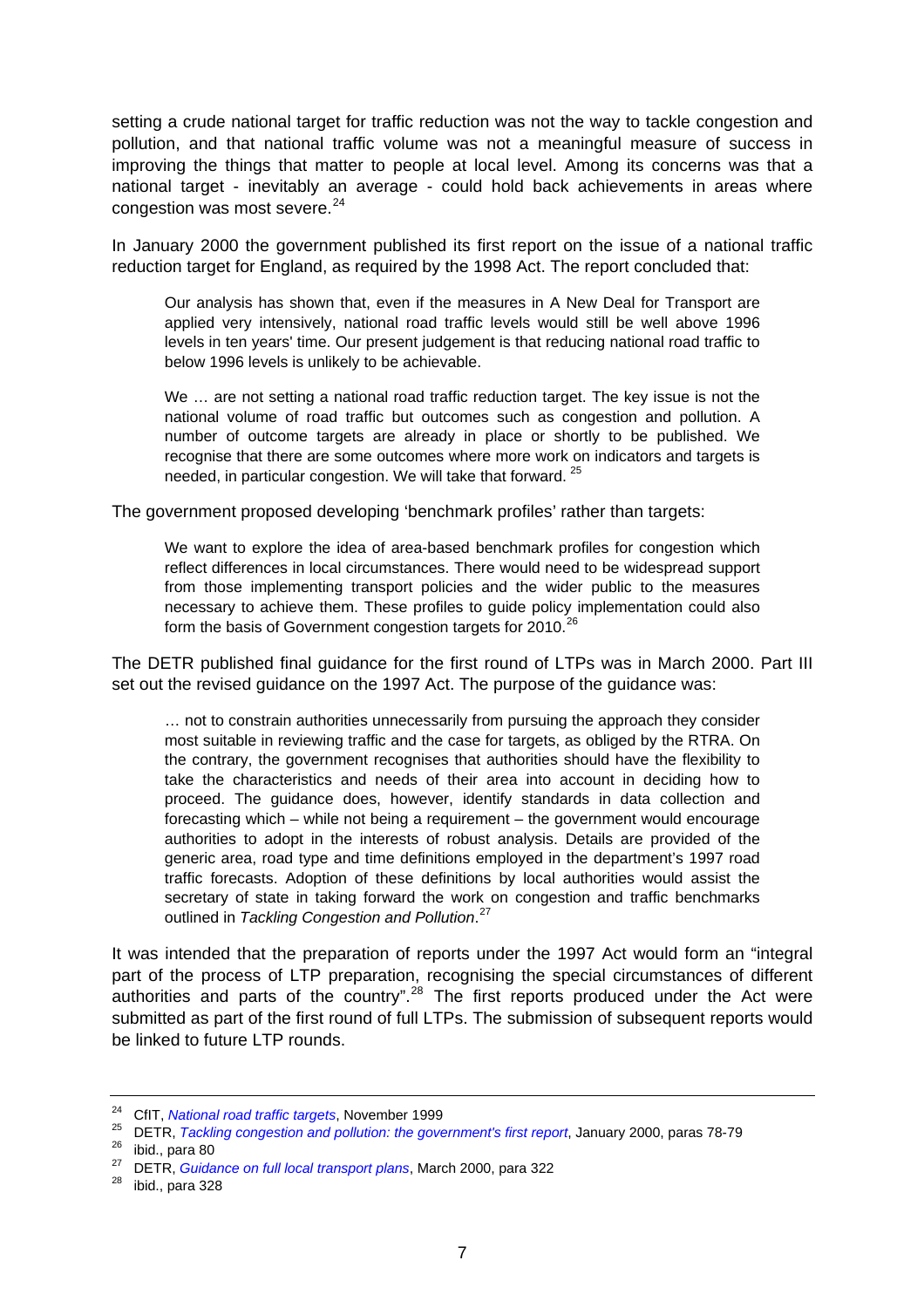<span id="page-7-0"></span>This was followed, in July 2000, by the government's ten year plan for transport which included a new target in the Department's Public Service Agreement (PSA) to reduce road congestion on the inter-urban network and in large urban areas in England below then current levels by 2010 by promoting integrated transport solutions and investing in public transport and the road network. In addition, for local roads it reiterated the Department's commitment to work with local authorities on the development of benchmark profiles for reducing congestion on different types of local roads, and publish a report on the feasibility of such benchmarks by autumn 2001. The benchmark profiles would relate to different areas and reflect different local needs.<sup>[29](#page-7-1)</sup>

The progress report on the delivery of the ten year plan was published in December 2002. This stated that the government remained unconvinced that the PSA congestion target in the ten year plan was a suitable measure. Further, the Department was projecting that congestion would increase, but that the measures in the ten year plan would lead to lower increases than would otherwise be the case:

Our new forecasts suggest that congestion will grow faster than previously assumed, but also that some measures in the Plan could have a bigger effect than previously expected. To reflect the inherent uncertainty in such forecasts, we have presented the results as a range. The latest forecasts suggest that congestion levels on all roads in 2010 could be up 27-32% without the Plan, but by 11- 20% with the Plan. The impact on different parts of the road network varies. For example, on the Strategic Road Network, a forecast growth of 52-67% without the Plan is reduced to 1-15% with the Plan. And for conurbations and large urban areas, growth of 25-30% without the Plan would fall to 9-20% with the Plan. For all roads, these forecasts suggest the Plan could save up to 280 million hours of congestion in 2010.<sup>[30](#page-7-2)</sup>

#### **3.3 Revision of PSAs, 2004-08**

In July 2004 the Labour Government published its second transport White Paper. This stated that the government was "developing better measures of inter-urban congestion" and would publish a new target by July 2005. It also stated that the Department would publish annual long term projections of congestion. $31$  In addition, guidance for the second round of LTPs was published in December 2004. One of the key shared priorities in the guidance was tackling congestion; on targets it said:

The development of effective strategies and targets for tackling congestion should start with an analysis of travel patterns across and within areas in the period to 2011, including projections of changes in patterns of employment and land use. This work should inform, and be informed by, relevant regional and local structural plans. Especially as better sources of data become available, LTPs should include analytical evidence demonstrating that authorities understand the underlying sources of congestion, whether structural (increasing demand for road capacity) or incident-related.<sup>[32](#page-7-4)</sup>

The congestion target for urban roads (PSA 4) was published on 5 July 2005 in the Department's Public Service Agreement. The target was that "by 2010–11, the ten largest urban areas will meet the congestion targets set in their Local Transport Plan relating to movement on main roads into city centres". Local authorities published their second round of

<span id="page-7-2"></span>

<span id="page-7-4"></span><span id="page-7-3"></span>

<span id="page-7-1"></span><sup>&</sup>lt;sup>29</sup> DfT[,](http://webarchive.nationalarchives.gov.uk/+/http:/www.dft.gov.uk/pgr/regional/ltp/guidance/fltp/fullguidanceonlocaltransport3657) *Transport 2010: the ten year plan for transport*, July 2000, annex 2<br><sup>30</sup> DfT, *Delivering better transport – progress report*, December 2002, para 7.11<br><sup>31</sup> DfT, *The future of transport*, Cm 6234, 20 July 200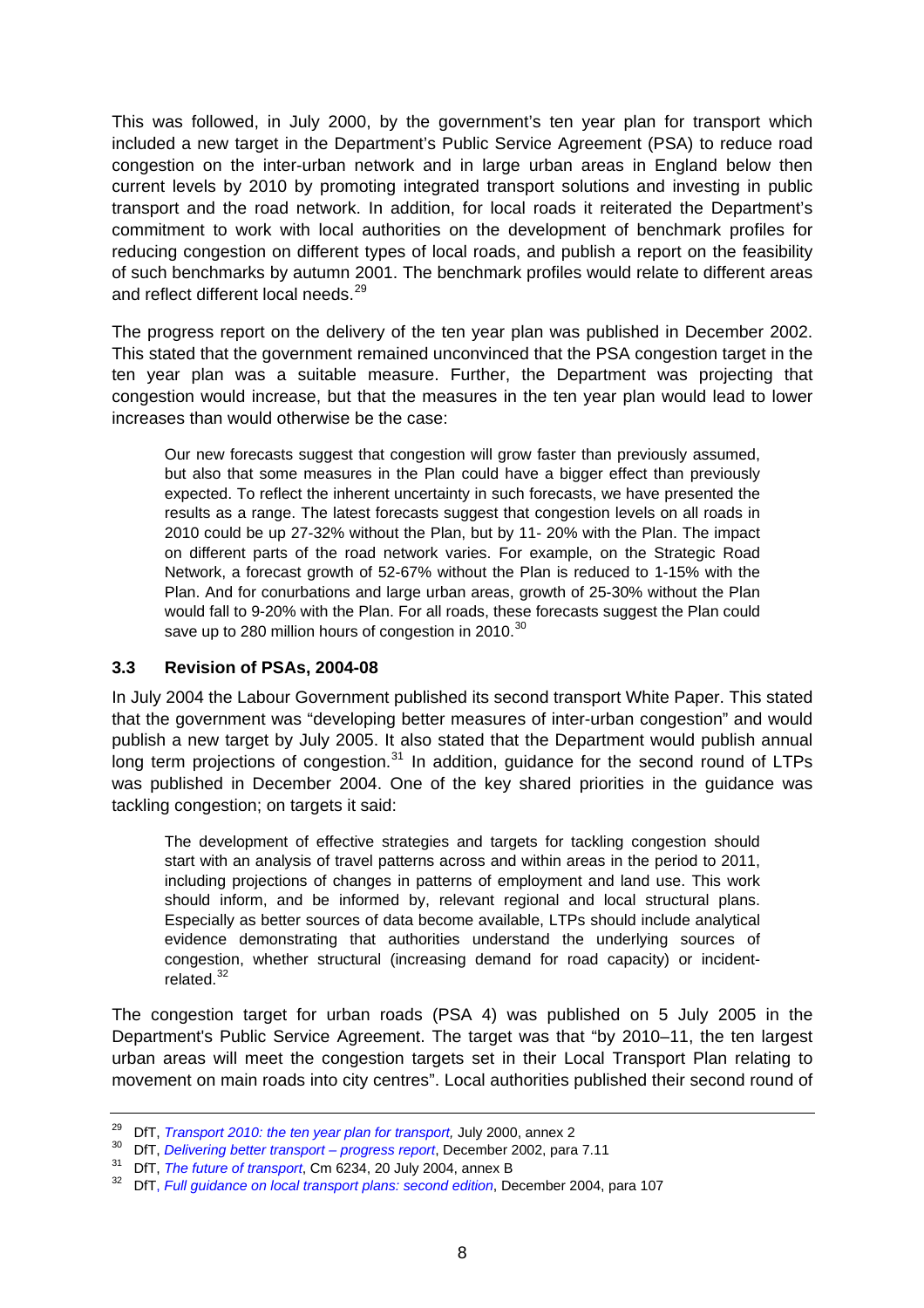LTPs in 2006. The congestion target for strategic roads (PSA 1) was specified in a Technical Note published on 28 July 2005. Both were used in the Department for Transport's 2008 annual report.

However, in October 2007, alongside the Comprehensive Spending Review (CSR), the government replaced the existing seven transport PSAs with four new ones. The two relating to roads are as follows:

#### **Indicator 1: Journey time on main roads into urban areas**

This indicator relates to journey times on key routes into the ten largest urban areas in the morning rush hour. It therefore covers the times and locations that experience most congestion and are most important to the economy. By calculating person (rather than vehicle) journey times it takes into account the impact of bus services and car sharing. There will be a national target attached to this indicator for 2010-11.

#### **Indicator 2: Journey time reliability on the strategic road network, as measured by the average delay experienced in the worst 10 per cent of journeys for each monitored route**

The strategic road network enables people and freight to move around the country. The ability to predict when you will arrive is important, so this target focuses on the delay experienced on the worst 10 per cent of journeys (which are significantly slower than typical journeys). By minimising this delay, journeys are made more reliable and people and goods are more likely to arrive on time. Performance will be assessed, in the context of an expected increase in traffic of between 1-2 per cent per year. $^{33}$  $^{33}$  $^{33}$ 

The intention behind the new PSAs was to work off the conclusions of the Eddington Study into the role of transport in sustaining the UK's productivity and competitiveness.<sup>[34](#page-8-1)</sup> The new transport PSAs were "specifically focused on the contribution that transport makes to economic growth" with other priorities for the government's transport policy, such as action on climate change, covered separately in other PSA outcomes.<sup>[35](#page-8-2)</sup> In its 2008 report on the Department for Transport's 2007 annual report, the Transport Committee expressed concerns about the new roads-related PSAs:

The new roads PSA targets focus on urban journey times as well as reliability on strategic roads. They largely reprise the previous PSA targets in these areas. The new strategic roads indicator is the same as the previous PSA target for strategic roads, i.e. to improve reliability of journeys on the strategic road network. This is not a very ambitious target, though the DfT has failed to deliver it so far (see below). The new urban roads indicator focuses on journey times, as did the previous urban roads PSA target. As this has not been assessed so far, it is difficult to comment on the worth of this target

#### [...]

**We are concerned that the Department's approach to its new PSA targets lacks clarity. The new targets do not address the issues raised by the Eddington study** 

<span id="page-8-0"></span><sup>&</sup>lt;sup>33</sup> HM Government, *PSA Delivery Agreement 5*, October 2007, p4<br><sup>34</sup> details of the *Eddington Study* can be found in HC Library standard note [SN/BT/4208](http://www.parliament.uk/briefingpapers/commons/lib/research/briefings/snbt-04208.pdf)

<span id="page-8-2"></span><span id="page-8-1"></span><sup>35</sup> op cit., *[PSA Delivery Agreement 5](http://webarchive.nationalarchives.gov.uk/+/http:/www.hm-treasury.gov.uk/media/1/F/pbr_csr07_psa5.pdf),* p3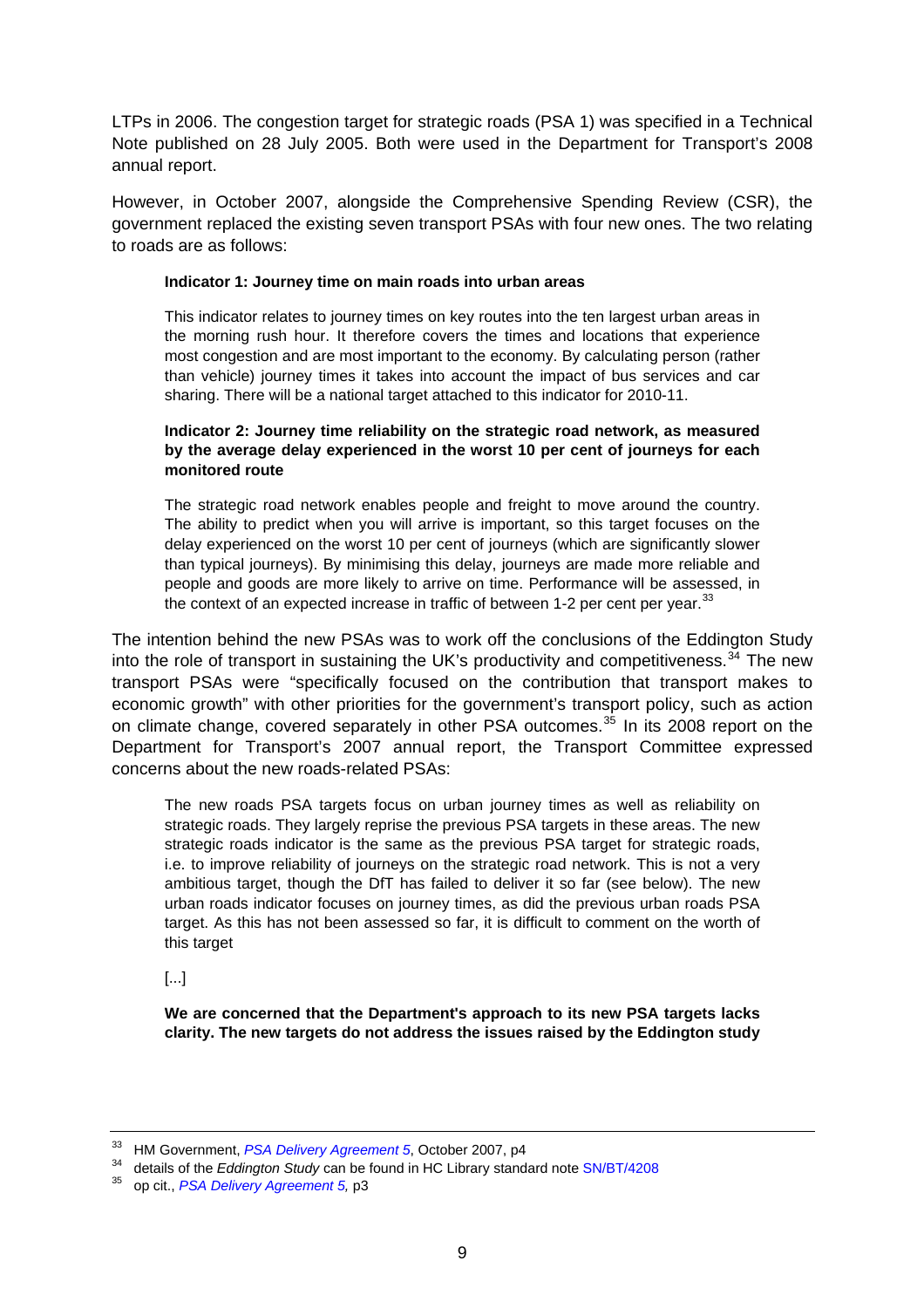#### <span id="page-9-0"></span>**in any obvious manner. In our judgement, there is no clear link between the new PSA targets and the Eddington priorities.**[36](#page-9-1)

The new PSAs were used in the Department for Transport's 2009 annual report. The most recent report, from autumn 2009, states:

Indicator 1

**By 2010-11 minimise increases in journey time into the 10 largest urban areas in the morning peak time, accommodating an average increase in travel of 4.4 per cent within an average increase of 3.6 per cent in person journey times per mile.** 

The performance data for 2008-09 shows an improvement in person journey times, the third year in succession under the indicator. This is likely to be a consequence of the lower than expected rise in traffic volumes linked to the recession, the interventions implemented by the local authorities and other factors such as road works.

[...]

Indicator 2

#### **Over the three years to 31 March 2011 achieve 1.7 million vehicle hour delay savings from new interventions on the strategic road network implemented over the same period.**

Progress against this target is firmly on track. At the end of March 2009, the Highways Agency had delivered a total estimated annual saving of over 0.6 million hours of delay across the strategic road network. This was achieved by implementing the 31 interventions in the Agency's 2008-09 Reliability Delivery Plan. An updated Delivery Plan has been developed for 2009-10, which forecasts a further saving of almost 0.7 million hours of delay by the end of March 2010.<sup>[37](#page-9-2)</sup>

### **4 Views of the Coalition Government, 2010-**

In March 2010 the Transport Committee published a report on the performance of the Department for Transport. Again it criticised the way that the Department measured its progress against its Departmental Strategic Objectives (to which the PSAs contribute). In particular, it stated that:

We are not convinced ... that progress against important and complex objectives can be adequately assessed on the basis of a handful of indicators. We note above the limited measurement of support for economic growth [to which the congestion reduction targets relate].<sup>[38](#page-9-3)</sup>

The Department for Transport's response to the Committee's report was published in October 2010, under the new Conservative-Liberal Democrat Coalition Government. In response to the Committee's concerns about the reporting structure it said:

We continually strive to improve our reporting system, which will be modified to reflect the new Government's priorities following the Comprehensive Spending Review. We

<span id="page-9-1"></span><sup>36</sup> Transport Committee, *[Department for Transport Annual Report 2007](http://www.publications.parliament.uk/pa/cm200708/cmselect/cmtran/313/31302.htm)* (seventh report of session 2007-08), HC

<span id="page-9-3"></span><span id="page-9-2"></span><sup>&</sup>lt;sup>37</sup> DfT[,](http://www.dft.gov.uk/about/publications/apr/ap/apr2009/pdf/report.pdf) *Autumn Performance Report 2009*, Cm 7737, December 2009, p26<br><sup>38</sup> Transport Committee, *The performance of the Department for Transport* (fourth report of session 2009-10), HC 76, 4 March 2010, para 45